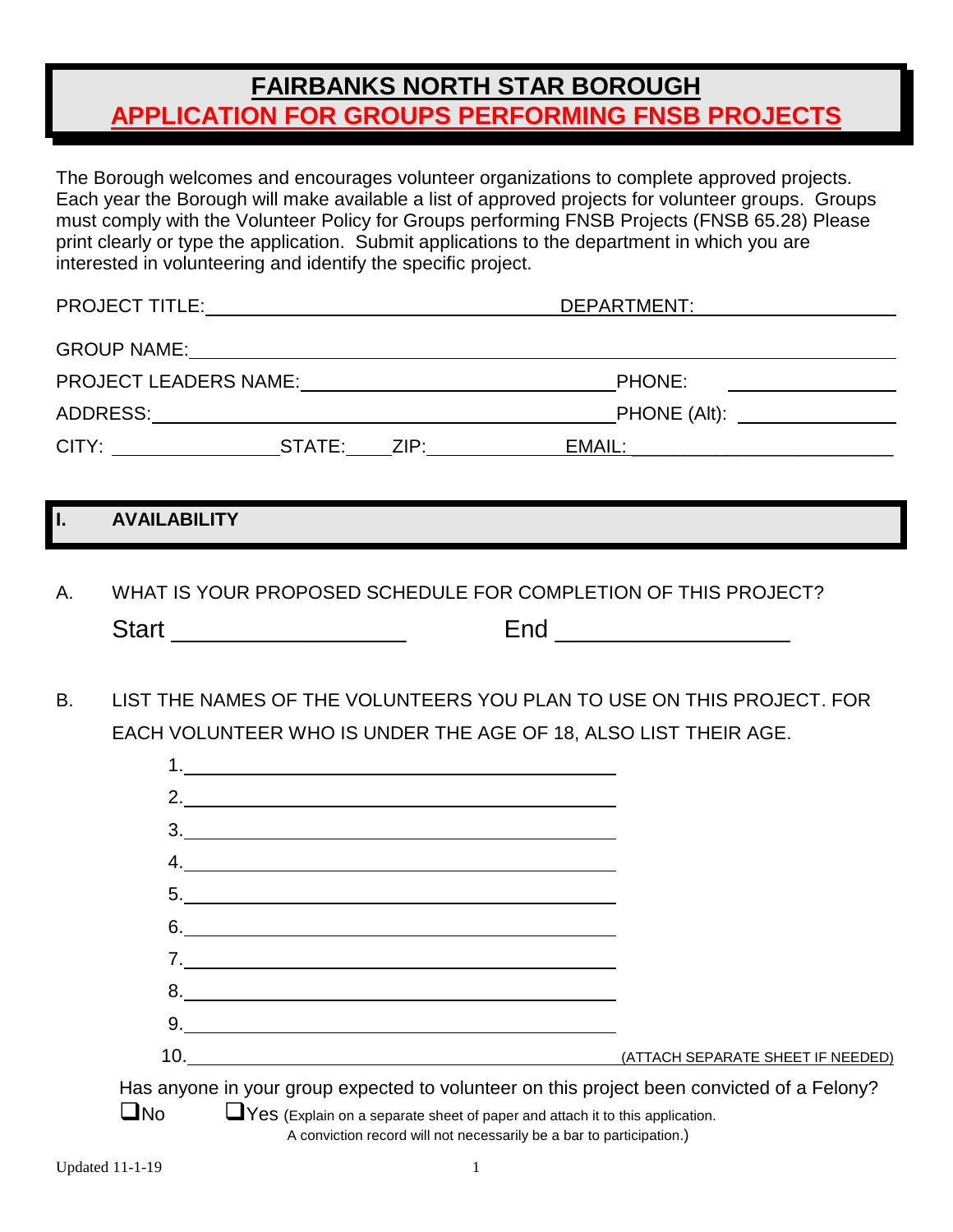|    | PROJECT PROPOSAL INFORMATION                                                                                                               |  |  |
|----|--------------------------------------------------------------------------------------------------------------------------------------------|--|--|
|    | Complete in full - attach additional sheet(s) if necessary                                                                                 |  |  |
| 1. |                                                                                                                                            |  |  |
| 2. |                                                                                                                                            |  |  |
|    |                                                                                                                                            |  |  |
|    |                                                                                                                                            |  |  |
|    | ,我们也不会有什么。""我们的人,我们也不会有什么?""我们的人,我们也不会有什么?""我们的人,我们也不会有什么?""我们的人,我们也不会有什么?""我们的人                                                           |  |  |
|    |                                                                                                                                            |  |  |
|    |                                                                                                                                            |  |  |
|    |                                                                                                                                            |  |  |
|    |                                                                                                                                            |  |  |
|    |                                                                                                                                            |  |  |
|    |                                                                                                                                            |  |  |
| 3. | Monetary value expected to be donated for the project (including volunteer time) -<br>be specific and provide a breakdown of the estimate: |  |  |
|    |                                                                                                                                            |  |  |
|    |                                                                                                                                            |  |  |

4. What assessment has the Project Leader done or what assessment will the Project Leader do to match volunteer assignments with volunteer capabilities: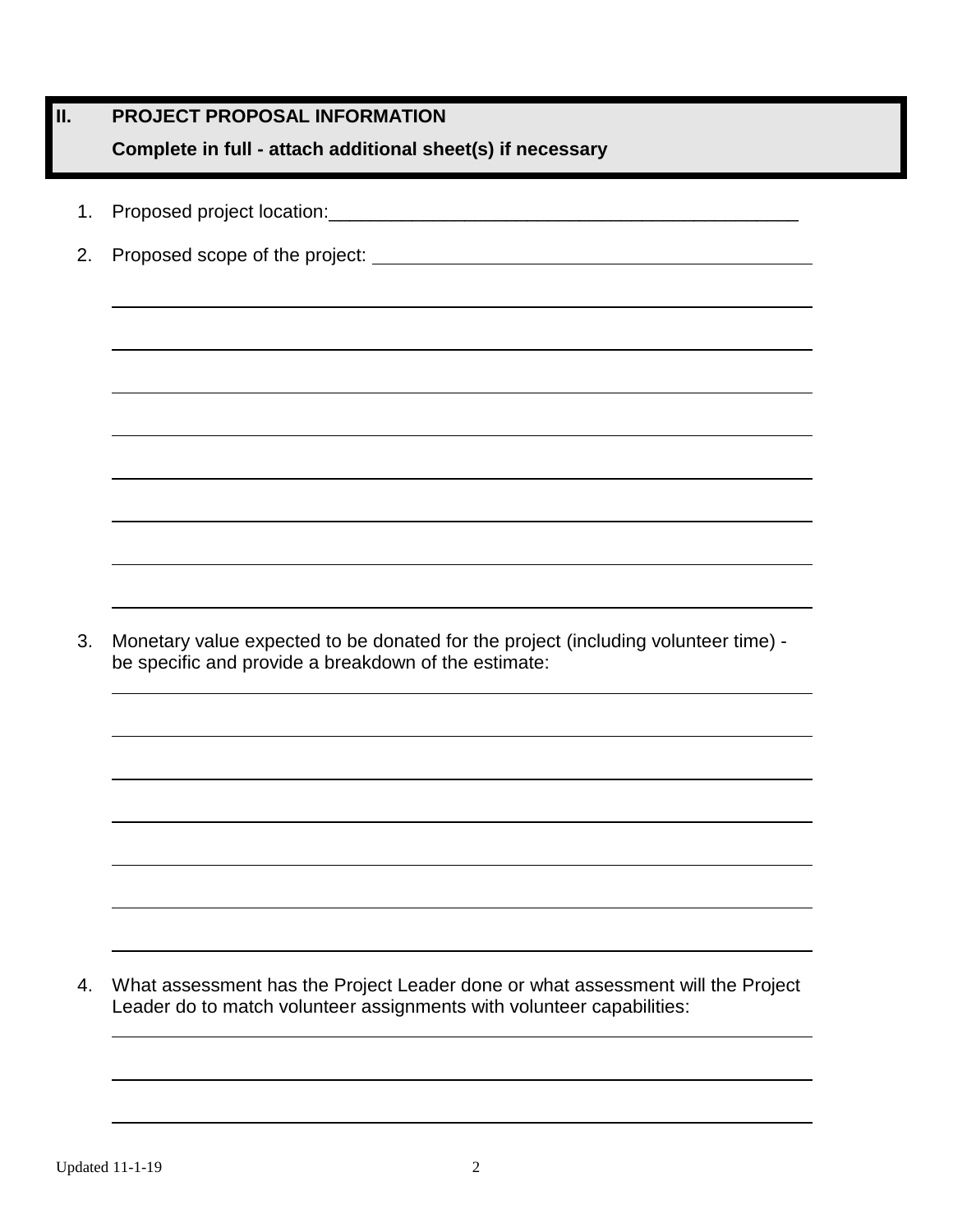5. What tools or equipment are you requesting from the FNSB (include from which department, if known) to complete the project:

6. What tools or equipment will be provided by the organization to complete the project:

7. What orientation and training will be provided to the volunteers immediately prior to beginning the project, be specific as to type and content of training: